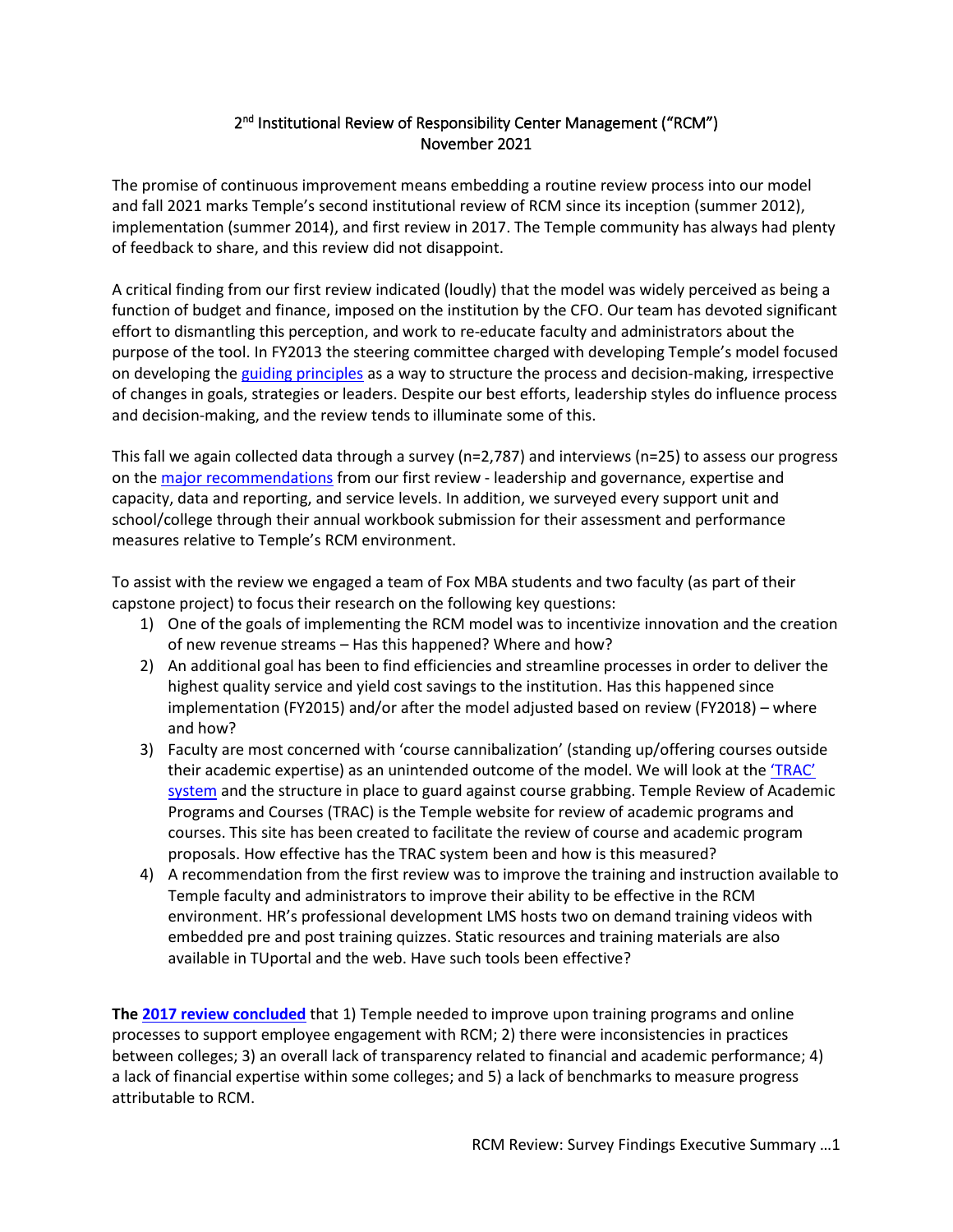This second comprehensive review built upon the initial FY2017 study and focused on whether some of the unintended consequences unearthed in 2017 had been mitigated. The FY2022 review identified colleges and departments that have successfully generated innovative revenue streams or cost-saving methods, in addition to evaluating the training programs, data accessibility, and transparency of RCM among campus partners.

## **The 2021 survey yielded the following results:**

- 69% of respondents do not believe that RCM incentivizes innovative initiatives
- **67%** of respondents who have budgetary responsibilities feel incentivized to contain costs; however, interview results may contradict this
- 70% of respondents have never participated in any RCM training
- 72% of respondents do not think that RCM supports their colleges strategic plans and priorities

The survey, combined with in-depth interviews led to **four key insights**, some consistent with 2017 findings that persist:

- 1) RCM's success in containing costs, generating revenue, and spurring innovation varies greatly by school
- 2) Stronger collaboration, communication, and information-sharing are needed for efficiency and process improvement
- 3) Safeguards are effective in preventing course cannibalization, however revenue incentivizes keeping student credit hours in the school/college
- 4) Current RCM training endeavors are not sufficient

Using the expert analysis and coding support of Professor Regina Ruane, qualitative data from the survey instrument was **grouped into eight themes**, all of which support the quantitative results described above.

- RCM induces competition among units and inhibits collaboration
- RCM emphasizes finances and removes the focus from education
- **RCM** creates curricular inequities
- **RCM creates resource scarcity and is very time consuming**
- RCM has the potential to be better
- **The RCM process should have more transparency and data sharing into the process across** levels
- More education into the RCM process and how to do it is necessary, and make these resources easily and continuously accessible
- **RCM** is fair and supportive and provides positive results

Following provides a summary of the extensive quantitative and qualitative data gathered from the 2021 survey and interviews to support and describe the findings and recommendations above, including an overview of the quantitative results (p.3-9), sample quotes from the qualitative analysis (p.10-12), findings from 2017 review to guide interview protocol in 2021 (p.13-14), sample quotes from survey open responses (p.15-17), and survey invitation and instrument (p.18-20). *The examples appear just as their authors sent them, with grammar, spelling, and usage choices unedited.*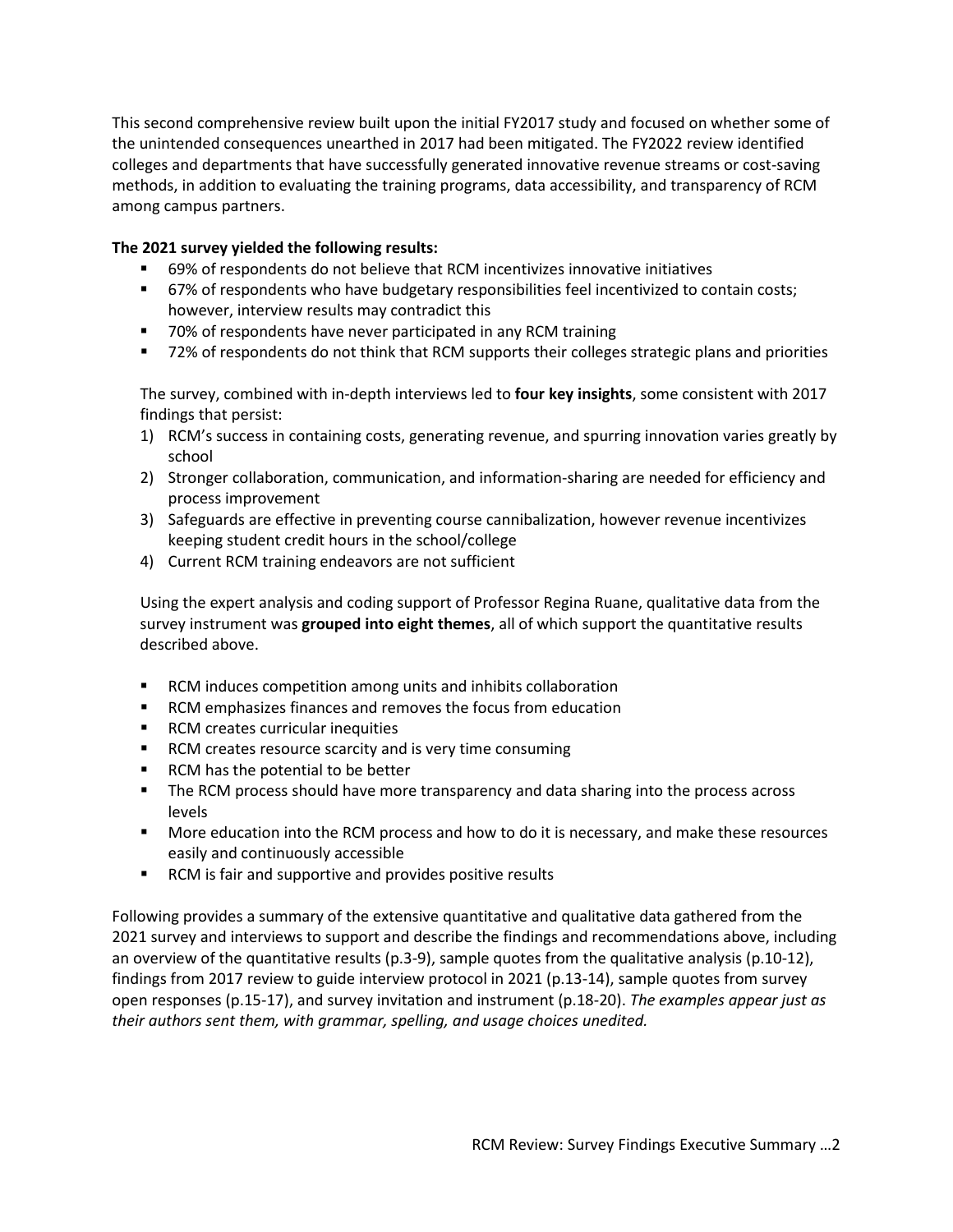## **RCM SURVEY RESULTS & FINDINGS – Fall 2021**

In October, the RCM survey was developed and administered at Temple University using the Qualtrics Survey web interface, and administered to 2,787 full-time faculty, department chairs, deans and senior administrators yielding a 27% response rate (N=760). Responses were not required on any survey items and therefore, participants could skip any or all survey items, thus the variation in N for each question. *For survey invitation and instrument see pages 18-20.*

## **Of the 760 respondents:**

- 29% began their career at Temple prior to January 2000 with the earliest hire in 1968
- 26% were hired after July 2014 and have only ever known Temple in the RCM model
- 55% have been in their role for more than 7 years with 275 serving 10+ years
- 28% are administrators for their school/college/support unit
- 66% are faculty and 5% or 34 are deans



### **Some more about our survey respondents…**

- 52% of respondents have **responsibility for generating revenue or containing costs** of your school/college/department
- $\triangleright$  Of the 33% who are responsible to contain costs but do not feel incentivized to do so, none of the respondents were executive administrators. In other words, **non-academic units feel far more incentivized to contain costs** than their colleagues housed in schools and colleges where 30% executive academic deans and 47% faculty were not incentivized to contain costs
- $\triangleright$  65% of respondents indicate that they do not have budgeting responsibility in their school/college/department which is important feedback as we continue to educate the Temple decision makers that RCM is about more than just the budget
- $\triangleright$  A consistent concern through both survey responses and internal interviews was a feeling that revenue generation and cost-cutting have usurped strategic priorities, with **72% reporting they do not believe that RCM sufficiently supports strategic plans and priorities** at their school
- 33% of faculty and 48% of executive academic deans indicated they have adequate **access to data to make informed decisions**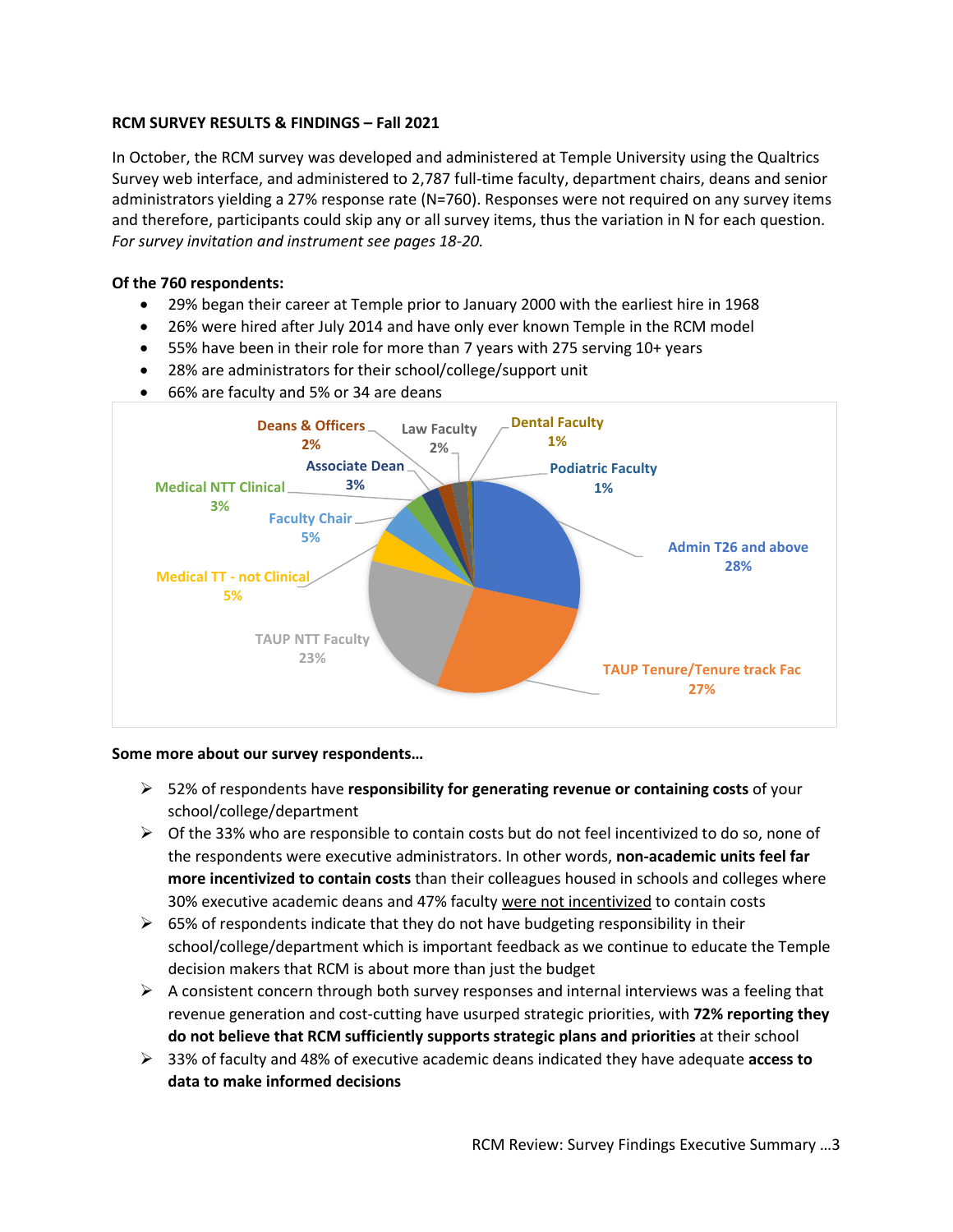

Overall response rates for the four respondent groups: 22% of faculty, 45% administrators, 55% executive academic deans, and 54% executive administration who responded



■% People Responded ■% People Not Responded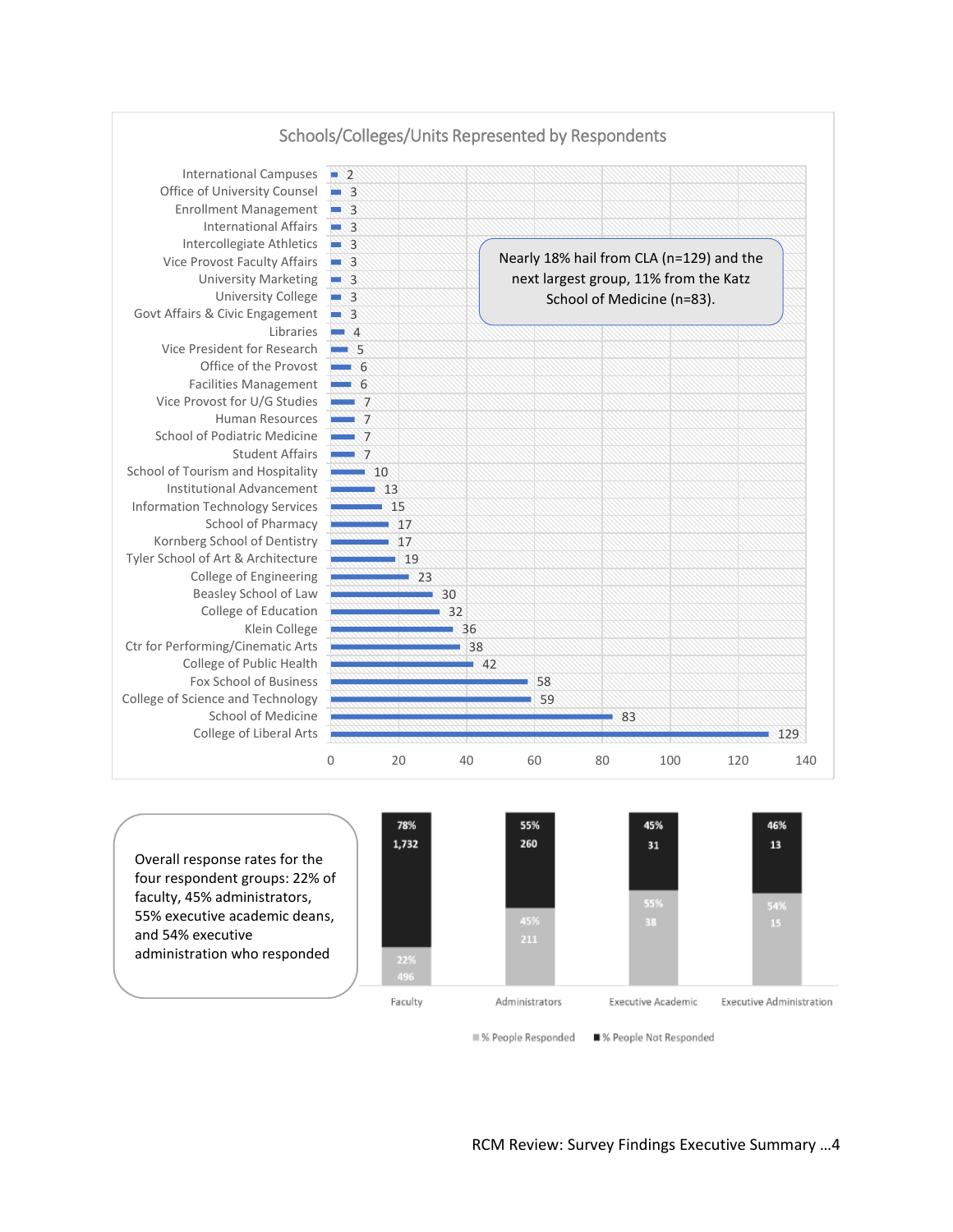**Q4 What do you believe your school's/college's/department's current level of control is over revenue generation and spending**, **compared to when RCM was implemented?**



### **Q5 Do you feel you have adequate access to data to help make informed financial decisions?**



RCM Review: Survey Findings Executive Summary …5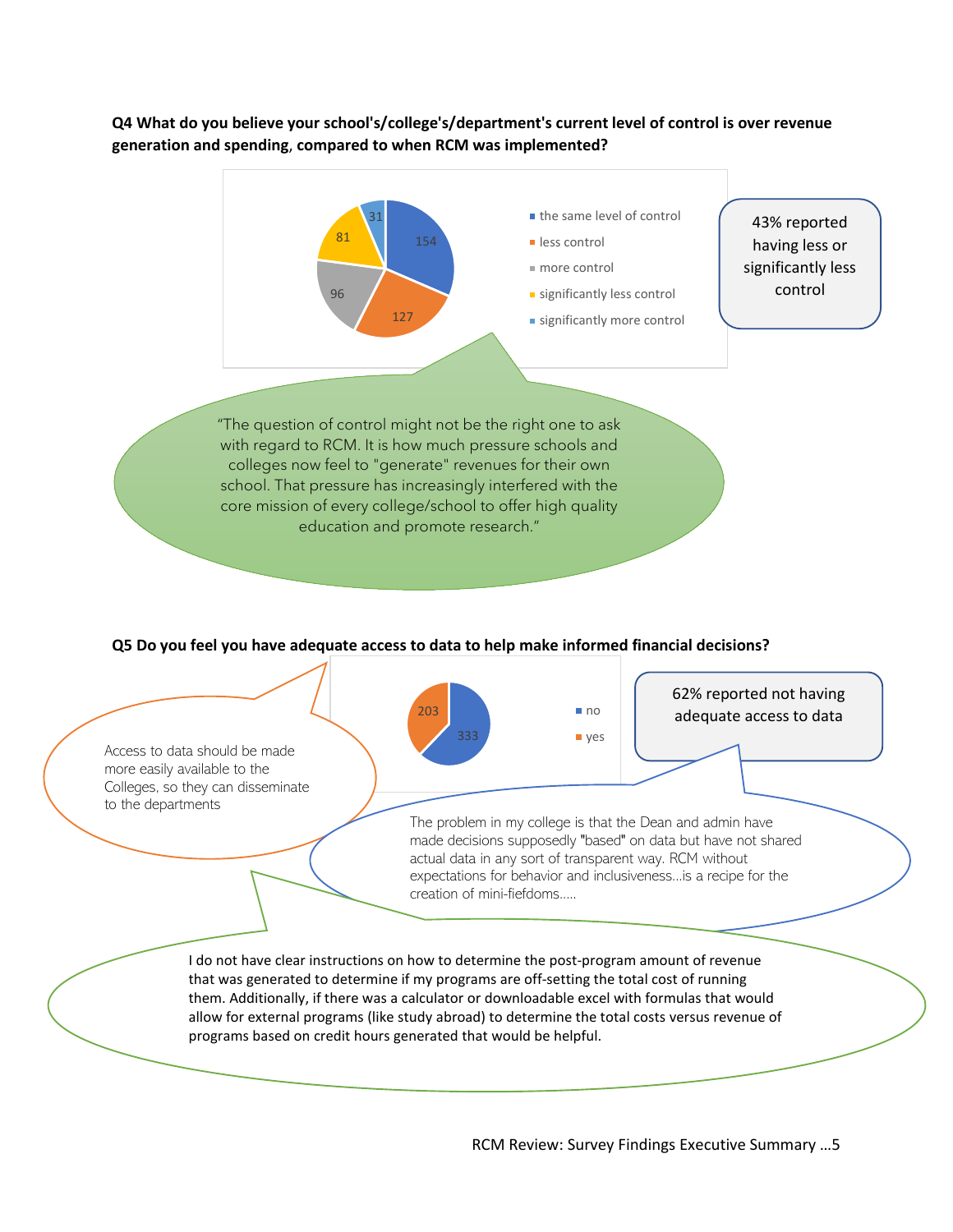# **Q7 Do you know how your school/college/department establishes funding priorities?**

I am a Department Chair with a good working relationship with my Dean's Office. The main issue for me is not getting the budget for my department until a few months into the financial year. I would also like to learn more about the bigger picture of college finances, but I understand that I am only a Chair.

55% report not knowing how funding priorities are established – an increase from 53% in 2017



### **Q8 How much does your dean or administrative leader engage you in the strategic planning and budgeting process?**



### **Q9 Have you participated in any of the RCM training or on demand learning and development sessions that have been offered since RCM was introduced?**



The University paid so much for banner - but never made use of all the features which worked together - perhaps someone should check out UMDNJ or now Rutgers and see how their banner system works to full capacity. Instead of allowing departments to go out on their own and get other vendors so that we have a different vendor for so many items - in the end the university probably spent more than if they developed the infrastructure that was available.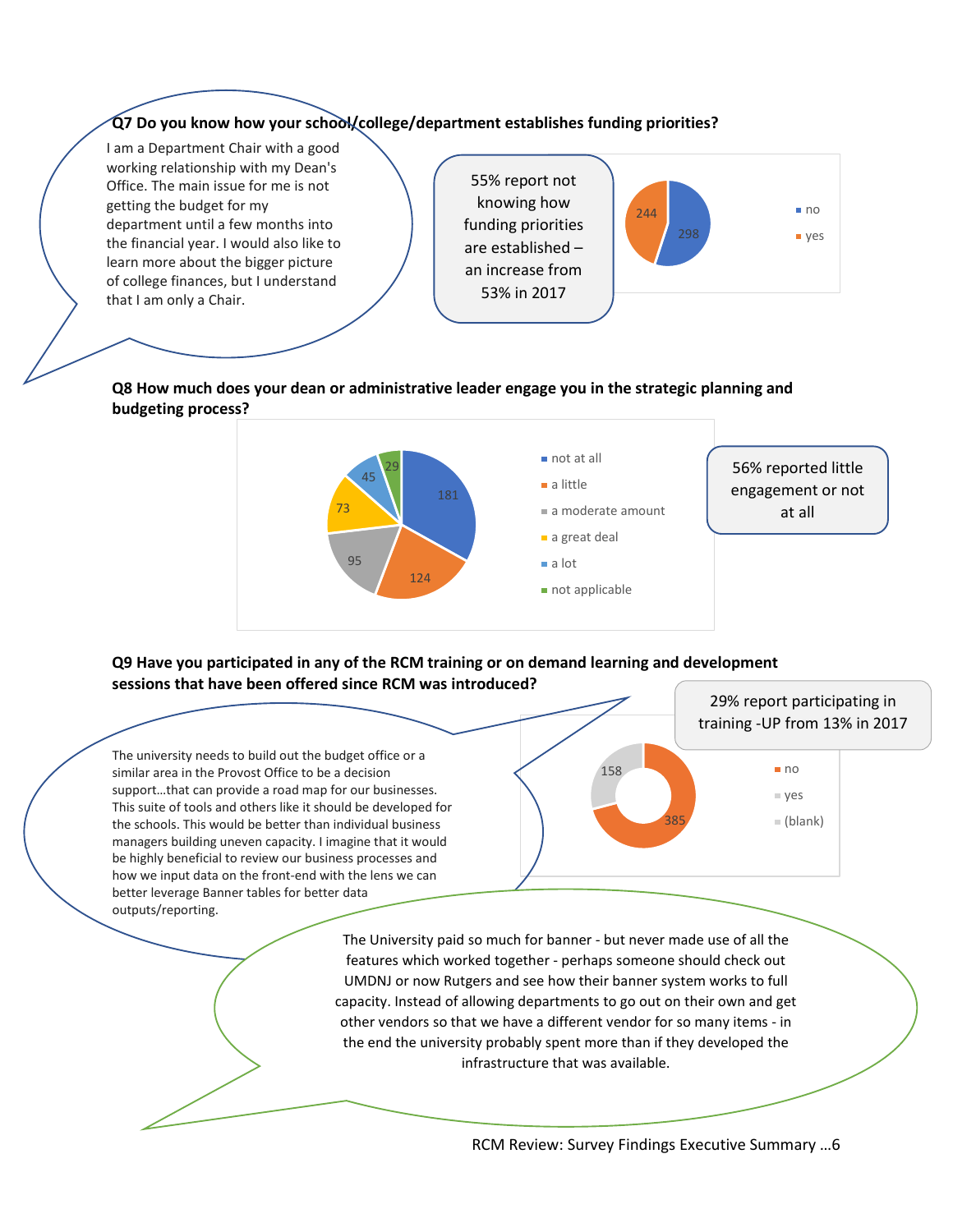#### **Q16 Do you perceive there to be inequities in the RCM approach?**



allotted and what we can spend. We do not know the budget of other departments and disciplines and whether there is any discrimination being practiced. There may be a hierarchy of disciplines in that some are favored and others not. If that is the case, we are not informed. Without an overall understanding of how money is distributed to departments, or any knowledge of whether there is a controlling mechanism that seeks fairness and if so how? Most professors are very likely only interested in their own financial needs and perhaps that is enough.

#### **Q12 Do you feel incentivized to generate revenues?**



#### **Q13 Do you feel incentivized to contain costs?**

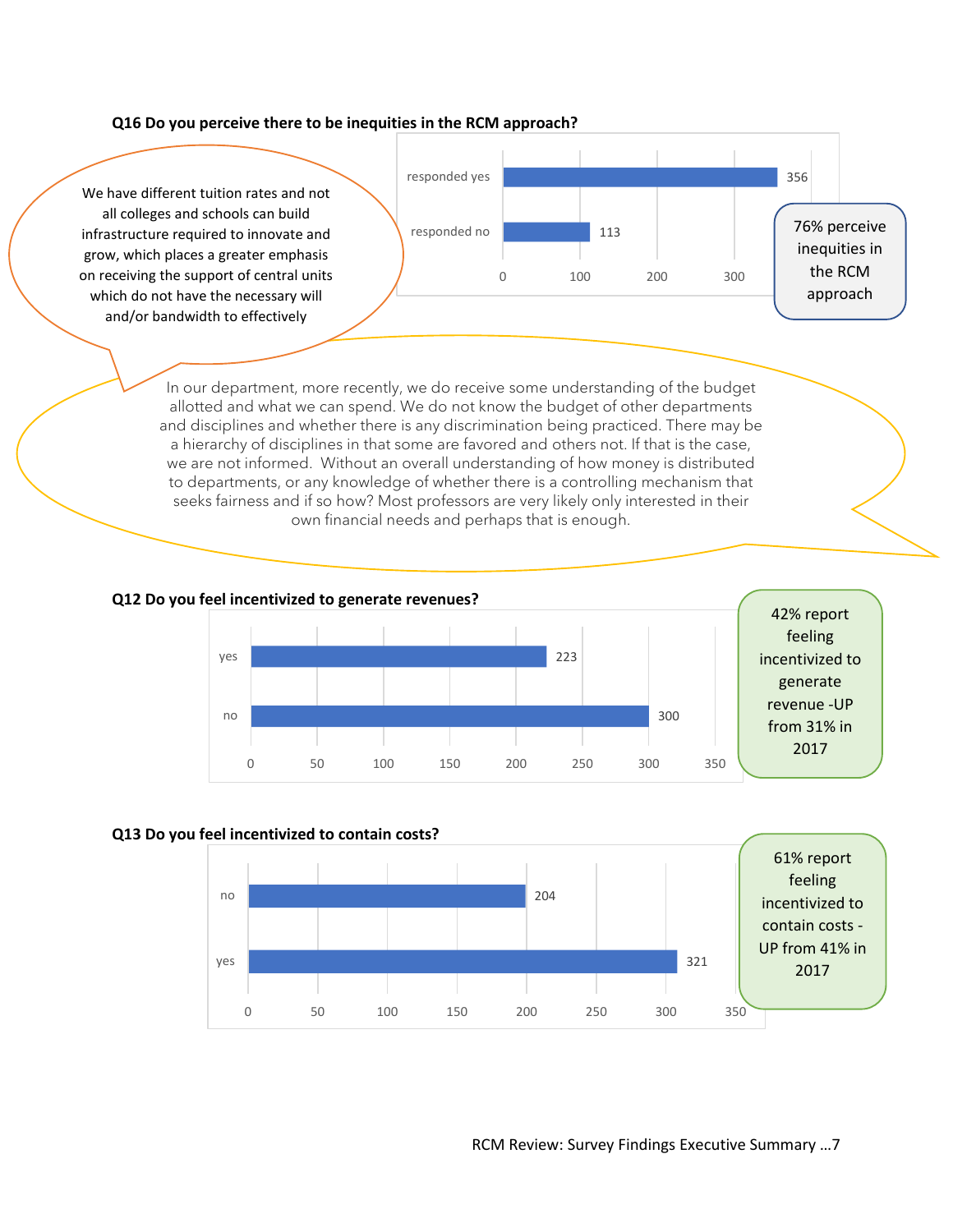# **Q11 Temple University's RCM model is driven by 5 guiding principles. Please rate from 1 (low) to 5 (high) how well the university's approach supports each one:**



"RCM is not a cure all for addressing every challenge a school or college faces but it does provide opportunities to reorganize expenditures and engage in entrepreneurial activities if you are prepared to make difficult and/or bold decisions."

"RCM might be the budget model but the budget SYSTEM is still very centralized."

For all central units there is a black box around how priorities are set each year; and how existing expenditures are evaluated and rationalized. I've seen several projects come through that are aimed at improving efficiency, but no corresponding cost savings seems to be realized. Or that data is not shared. Undergraduate Admissions is a guessing game and schools/colleges have little influence on the results. And, there are initiatives like "Fly in 4" that consume massive amounts of resources from multiple constituencies and delay College-level priorities without a clear analysis of the ROI or the cost-basis for the initiative.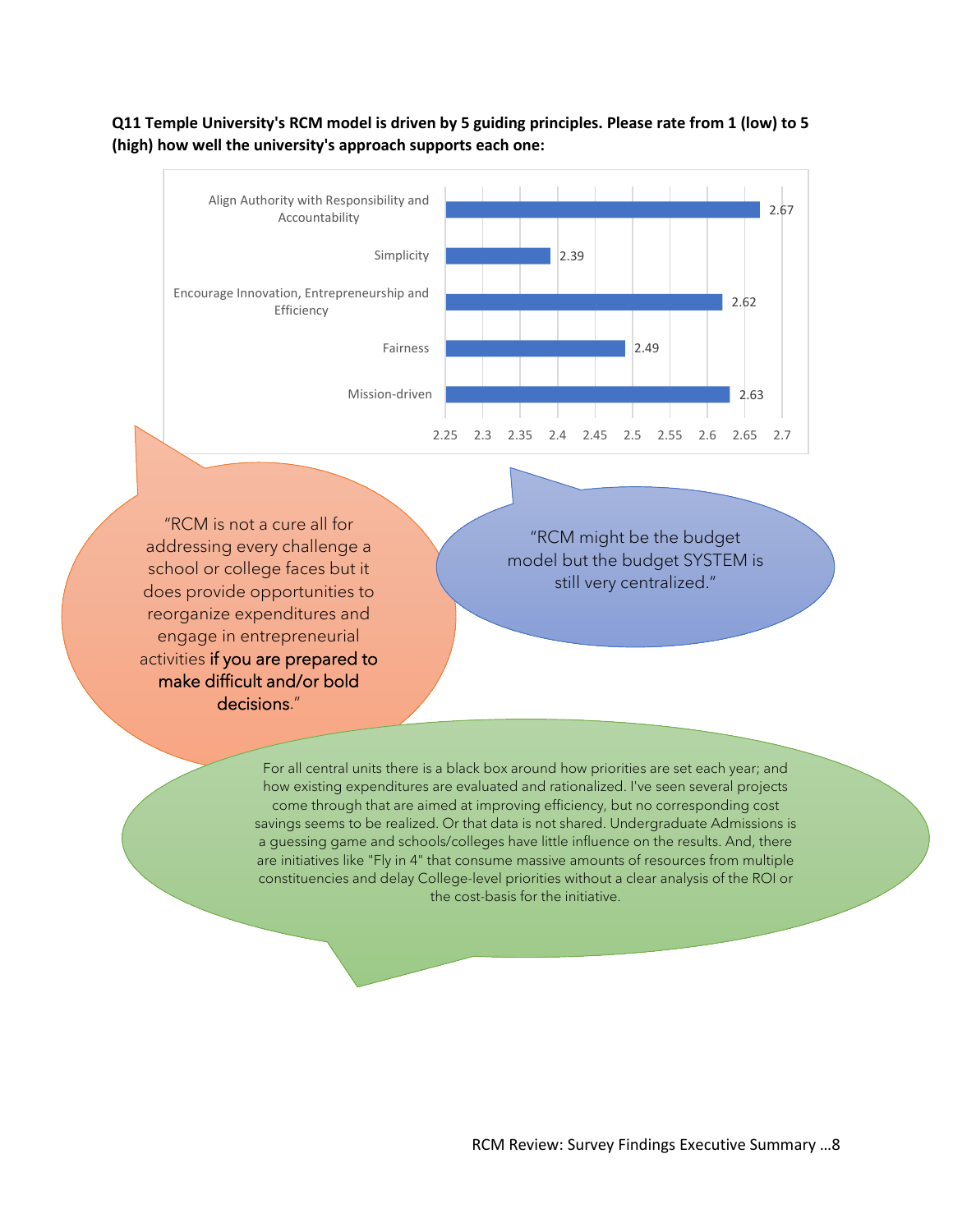## **Q15 – Do you believe the current budgeting model has impacted how your school/college/department makes decisions with respect to services and programs offered?**

The model helps me illustrate the direct impact<br>are made that school decisions have on our resource levels both in our program portfolio and program efficiency measures. I cannot overstate how

84% believe the RCM model has impacted how decisions

helpful this has been in gaining buy-in. The budget model has challenged the chairs within the school to not only think of a new program but also if it will be financially self-sustainable

RCM at a heavily unionized University like Temple is ultimately unsustainable. With every negotiated contract, the guaranteed wage increases require units to raise more revenue either through donations, sale of goods/education, more students, larger class sizes, additional sections of popular classes, or cutting staff, operations, or using lower priced adjunct instructors. Facilities, infrastructure, space, scheduling are all limiting factors. At some point there will be a barrier which cannot be overcome.

This model does not encourage collaboration - given that revenue is generated from students in classes, this model encourages colleges to hold onto their students by offering the same/similar versions of classes. And it means that students are less likely to be encouraged to take courses in other colleges, which limits their intellectual

It has resulted in a push for larger class sizes. RCM has also significantly reduced collaboration between departments and between colleges since no one effectively wants to share funds

growth and educational opportunities. We have lost support staff and instructors. We have struggled to hire replacements when faculty retire or die. We are tightening our belts more and more during prosperity and austerity. This means we have fewer and less qualified people to teach courses (more adjuncts), we have less support staff for doing research, and instead of beefing up our core programs we sink our energy into certificates and PSMs that feel like moneymaking scams that rake in cash but offer very little educational benefit to the enrollees.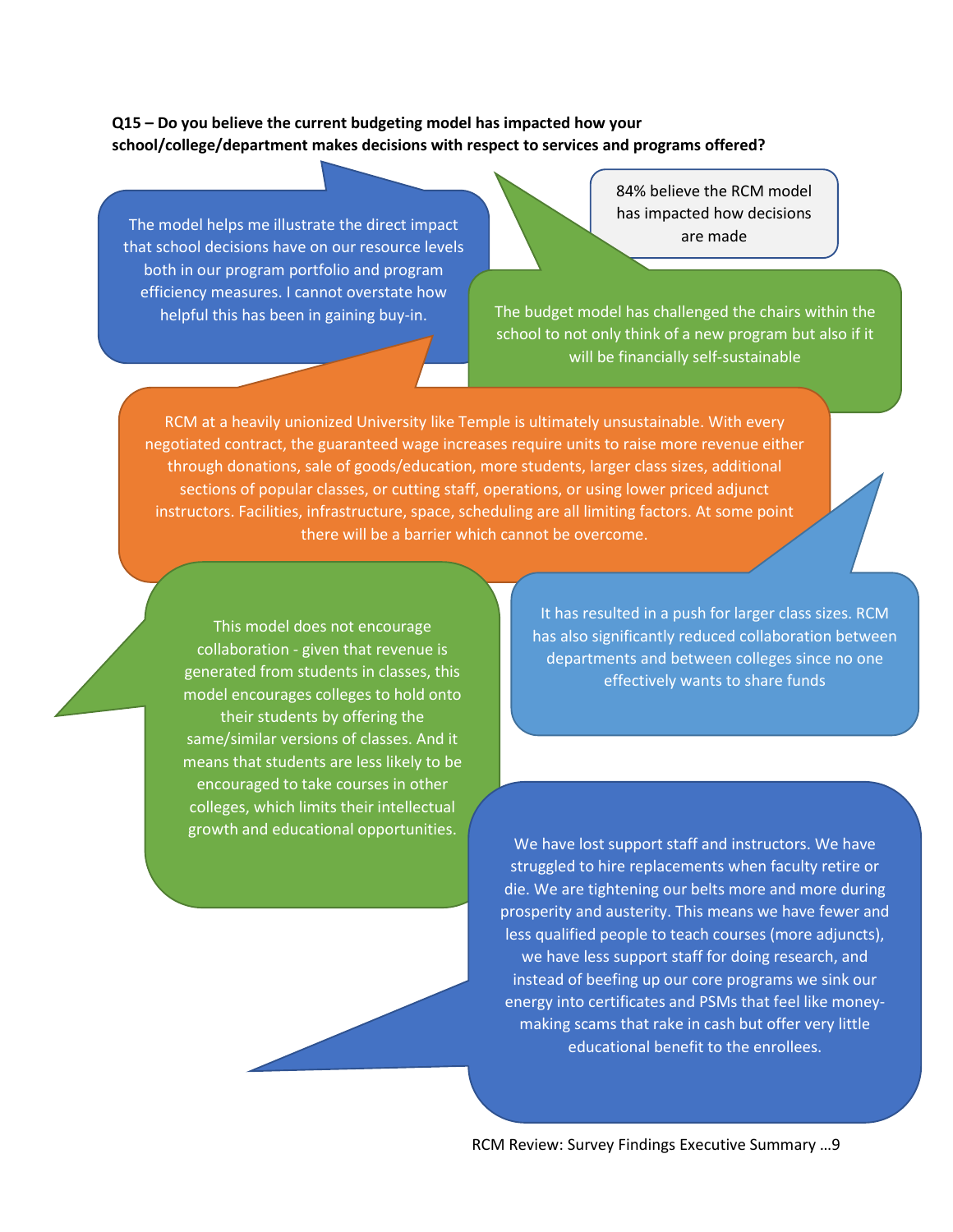## Qualitative Response Analysis

To help group and codify the qualitative responses of the over 700 surveys, the team partnered with Regina Ruane, Ph.D., Fox School of Business Assistant Professor of Statistical Science, Pedagogical Research Managing Director of the Translational Research Center, and Managing Director of the Data Science Institute. Using expert analysis and coding, Professor Ruane grouped the qualitative data from the survey instrument into eight themes, all of which support the quantitative results described above. Qualitative responses from the survey data are supplied (in separate report) to exemplify each theme. *The examples appear just as their authors sent them, with grammar, spelling, and usage choices unedited.*

## **1. RCM induces competition among units and inhibits collaboration**

1.1. I think the system has created an unnecessary level of rivalry between programs and colleges and pulled attention away from our mission to serve. (Faculty Comment) 1.2. The RCM model, as implemented at Temple, inhibits cooperation across colleges around the curriculum. (Faculty Comment)

1.3. It seems that collaboration and interdisciplinary work, especially that with an element of community and/or public engagement, is a priority, but as above, I have found it very difficult to do that work. (Faculty Comment)

1.4. I feel that RCM naturally discourages cross college/department programs. Unless there is a concerted effort to encourage cross-disciplinary programs at the university level, local efforts are doomed to fail. (Faculty Comment)

## **2. RCM emphasizes finances and removes the focus from education**

2.1. RCM has been a disaster for my particular department in the humanities. Our class caps have been consistently raised in order to generate more revenue, even though we teach courses (literature seminars, poetry workshops, etc.) that require a smaller, more interactive class size. The RCM model fails to acknowledge the fact that not all fields and disciplines generate revenue in the same way, and it fails in particular to acknowledge the value of the humanities. (Faculty Comment)

2.2. Class sizes have been increased, hiring has been shifted around, with chairs incentivized to hire more NTT and adjunct faculty, often putting departments' research missions on the back burner to serve the push for enrollment. (Faculty Comment) 2.3. The focus seems to be on enrolments and course hours over everything else. (Faculty Comment)

# **3. RCM creates curricular inequities**

3.1. Undergraduate education has been sacrificed, especially with the proliferation of Gen Ed courses taught by unqualified instructors (Faculty Comment)

3.2. Programs must be cost-effective. Services must be aligned with resources (Faculty Comment)

3.3. Some programs are not profit-generating by nature, such as studio art and community-driven or social justice programs. Also foreign languages, women's studies, queer studies, etc. And yet we should be teaching them and offering them, offsetting costs holistically from other money-making programs. We are a university with other responsibilities to building and educating students, not a corporate model (Faculty Comment)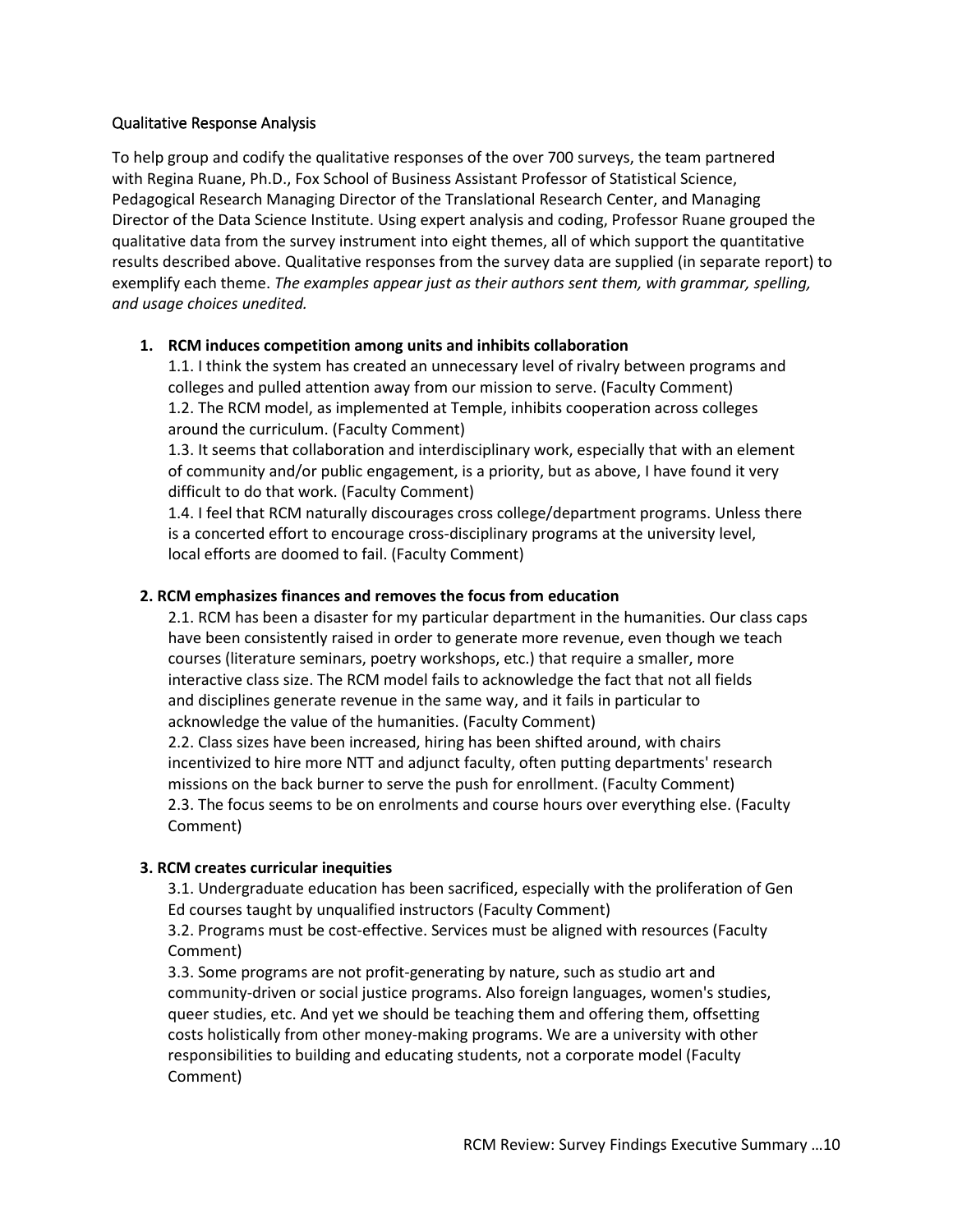### **4. RCM creates resource scarcity and is very time consuming**

4.1. I would like tools that would better assist in projecting revenue in future fiscals. (Faculty Comment)

4.2. The faculty in our college has been forced to revise the coursework for nearly every undergraduate and graduate program. Do you realize what that means in terms of administrative time and effort to revise programs of study, to create new doctoral programs, or new courses? It's been done in the name of "streamlining" but instead we see our programs withering away. I see more "silos" happening in our institution, rather than bridges being built. Funding for innovation - like course releases for grant writing for large-scale federal grants never happen. Similarly, opportunities to travel to conferences are being paid by faculty out of their own pockets (thousands of dollars every year) and not compensated. And finally, we were forced to take on "extra service" as a belt-tightening measure (with the threat of having to teach more courses) meaning faculty have less time to conduct research. (Faculty Comment)

4.3. It can, but requires a lot of communication and manual processes. (Administrator Comment)

#### **5. RCM has the potential to be better**

5.1. It's a 48% tax on Revenue. That means more than 70 million at Fox while people are struggling, programs suffering, and the deficit is now expected to be 11 million. Looks like a downward spiral. (Faculty Comment)

5.2. If you don't have an innovative Dean/Dean's office with financial acumen, then the RCM model cannot realize its potential. When embracing RCM, there seems to be great emphasis on revenue generation but not on cost management/containment. (Faculty Comment)

5.3. Actually, the RCM model at Temple does not go far enough. The central admin tax rate is too high. This effectively redistributes funds back into a non-RCM structure, which is silly. (Faculty Comment)

### **6. The RCM process should have more transparency and data sharing into the process across levels**

6.1. At the level of colleges, there is no transparency and it is used as a cudgel without adequate explanation (Faculty Comment)

6.2. Better reporting systems that allow for drawing compiled reports across an organization by line item would be very helpful -- these may exist but in 3 years no one has mentioned that they do when I ask for them. (Administrator Comment)

6.3. Make the data available when asked for it. Share financial reports. Be transparent about revenue and expenditures by the college. Be transparent about the use of indirect cost return allocation from grant funding and how those funds are allocated, and share reports internally with faculty and administrators. (Administrator Comment)

6.4. Greater data transparency, at least for tenured faculty who are long-term stakeholders and who play a significant role in decisions with long-term consequences. (Faculty Comment)

6.5. A clear and comprehensive account of current, active policies for allocation. It is clear that there is less money going around. It is not always clear that there is in fact a direct relationship between a given budget and RCM principles, nor indeed that RCM principles truly serve Temple's unique situation. (Faculty Comment)

6.6. It would be of interest to learn about how RCM was implemented and whether any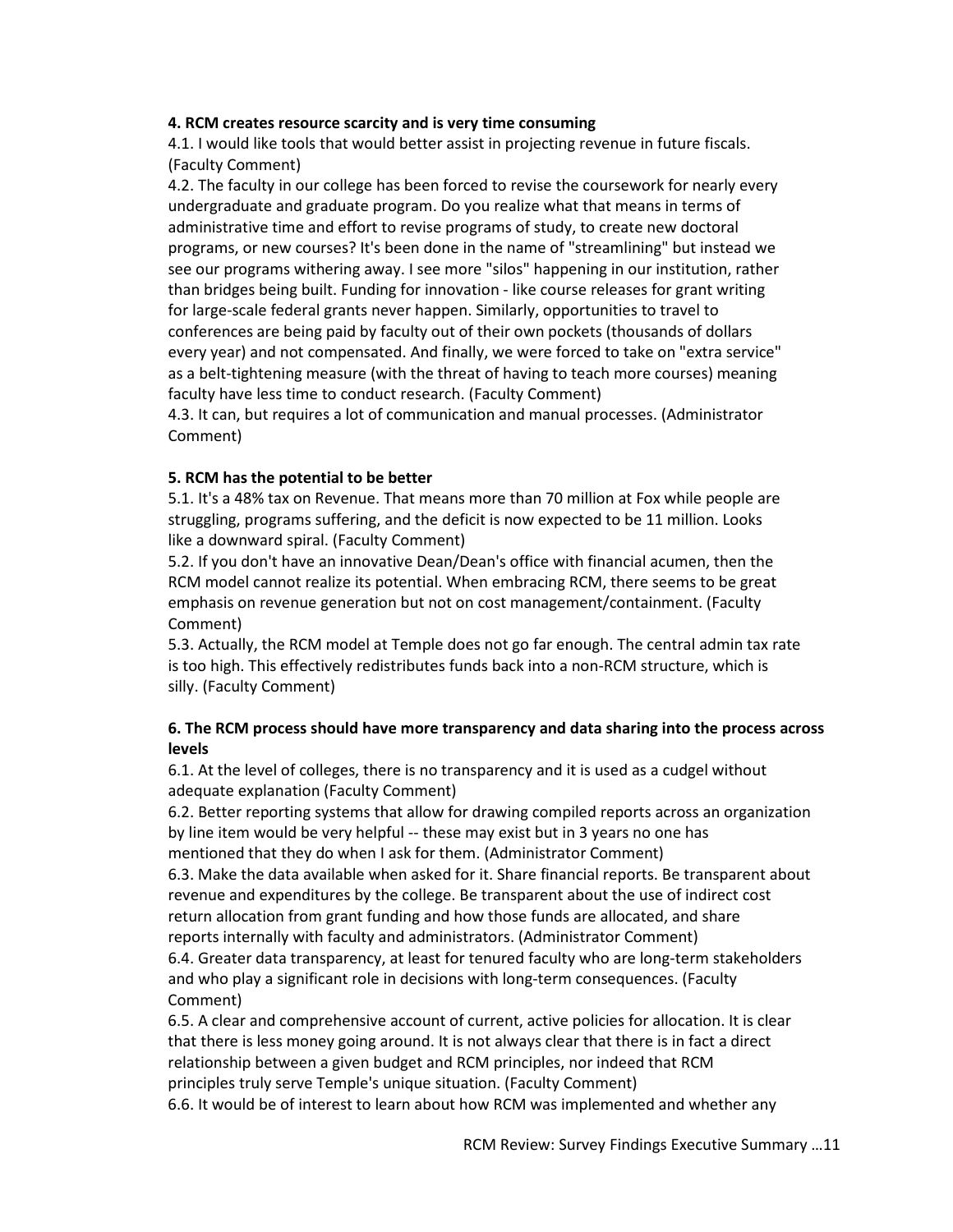attempt was made, or should now be made, to have a kind of jubilee and rebooting of the program. It grew out of cost-based management, which was novel in business schools at the turn of the century, and was implemented by a short-term university president with a short on-ramp. My perception is that, aside from the business school, many other units did not have depth of understanding of RCM or cost-based management's implications. I think, especially in light of the business school's impact to the university's brand due to its ongoing legal issues, it makes sense to reboot the program, including allocation of e.g., programs and the ability to block new programs, and treat the past decade as. (Faculty Comment)

### **7. More education into the RCM process and how to do it is necessary, and make these resources easily and continuously accessible**

7.1. A dashboard that shows with transparency how much money is available, how that money is spent on all aspects of running our school which includes a breakdown of academic and administrative salaries. A final graphic that shows how much of every dollar paid by a Temple student benefits that student directly would be interesting. For an example, please see the Guidestar.org non-profit rating site. (Administrator Comment)

7.2. I would like tools that would better assist in projecting revenue in future fiscals. (Administrator Comment)

7.3. I would appreciate a meeting to better understand how the indirect cost recovery is calculated so that I can make better financial decisions. (Faculty Comment) 7.4. webinars explaining simply how RCM works exactly (Faculty Comment) 7.5. Seminars with ppt slides that are available afterward and actually EXPLAIN the process rather than showing a few keywords. But, if that isn't possible, I'd prefer a longer written document that I can read on my own. (Faculty Comment)

#### **8. RCM is fair and supportive and provides positive results**

8.1. We are able to self-fund our self-identified priorities without having to go through the various levels of approvals to obtain new budget dollars (Administrator Comment) 8.2. More efficient, better delivery/value to students (Faculty Comment) 8.3. Offers more responsibility for stakeholders (Faculty Comment) 8.4. I actually think the RCM approach, when applied well, can be a huge driver of revenue

increase and expense reduction. However, if we continue to insulate 70% or more of our expense units from any risk of poor performance and they cannot equally benefit from revenue-generating activities, I don't see how we, as an institution, foster innovation, and efficiency. (Administrator Comment)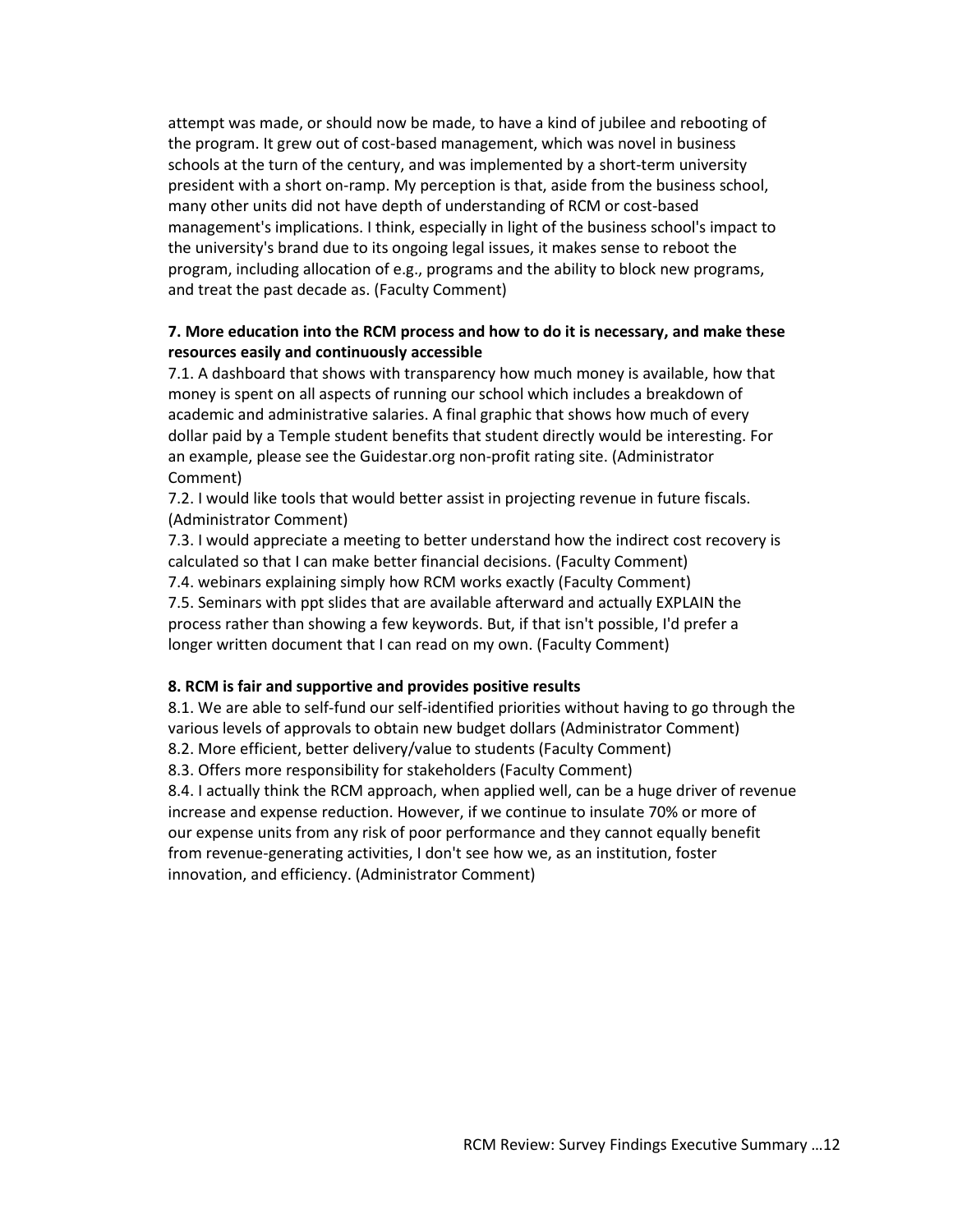## **Findings & Recommendations from FY2017 Review to Test in FY2022**

The 2017 survey yielded a 47% response rate and the following results:

- <sup>41%</sup> of faculty and administrators in schools/colleges report they feel incentivized to contain
- $\blacksquare$  costs
- 31% report feeling incentivized to drive revenue
- 13% report participating in RCM training offered
- 53% report they are not aware of how their school/college establishes funding priorities
- 85% percent of survey respondents are full-time faculty
- 25% of survey respondents have joined Temple since 2013

Over the course of the FY2017 review, several issues were ascribed to the RCM model which appear to be symptomatic of other institutional challenges. The following challenges were identified throughout the stakeholder discussions (n=100). Although some may be exacerbated or highlighted by the RCM budgeting approach, there is no viable way to overcome these challenges with a change to the RCM approach alone.

**Commonwealth of PA Appropriations**

Flat or slow growth of revenues outside of Temple's direct control are often conflated with other financial management challenges

- **Lack of College/School Input on UG Admissions** Approaches to engaging schools in undergraduate admissions should be considered, but outside the bailiwick of RCM
- **Ambler Campus Utilization** Questions regarding the treatment of Ambler in the RCM model beget questions about Temple's overall Ambler strategy
- **Rome Campus and the Honors Program** It is often more effective to manage certain strategic priorities outside of the RCM model rather than rely on the mechanical design to address it
- **UG Financial Aid Cost Under-projection**  Past issue with financial aid budget reduced strategic fund pool and led to misplaced criticism on RCM (versus aid projections)
- **Course Cannibalization across Colleges/Schools** Vigilance regarding replicated courses is appropriate, but Temple's review of academic courses and programs process ("TRAC") appears to be a sufficient safeguard
- **High Administrative Costs Discourages Research** Research costs are intrinsically high across the sector currently and historically regardless of cost allocation rules, and the costs of research are never fully recovered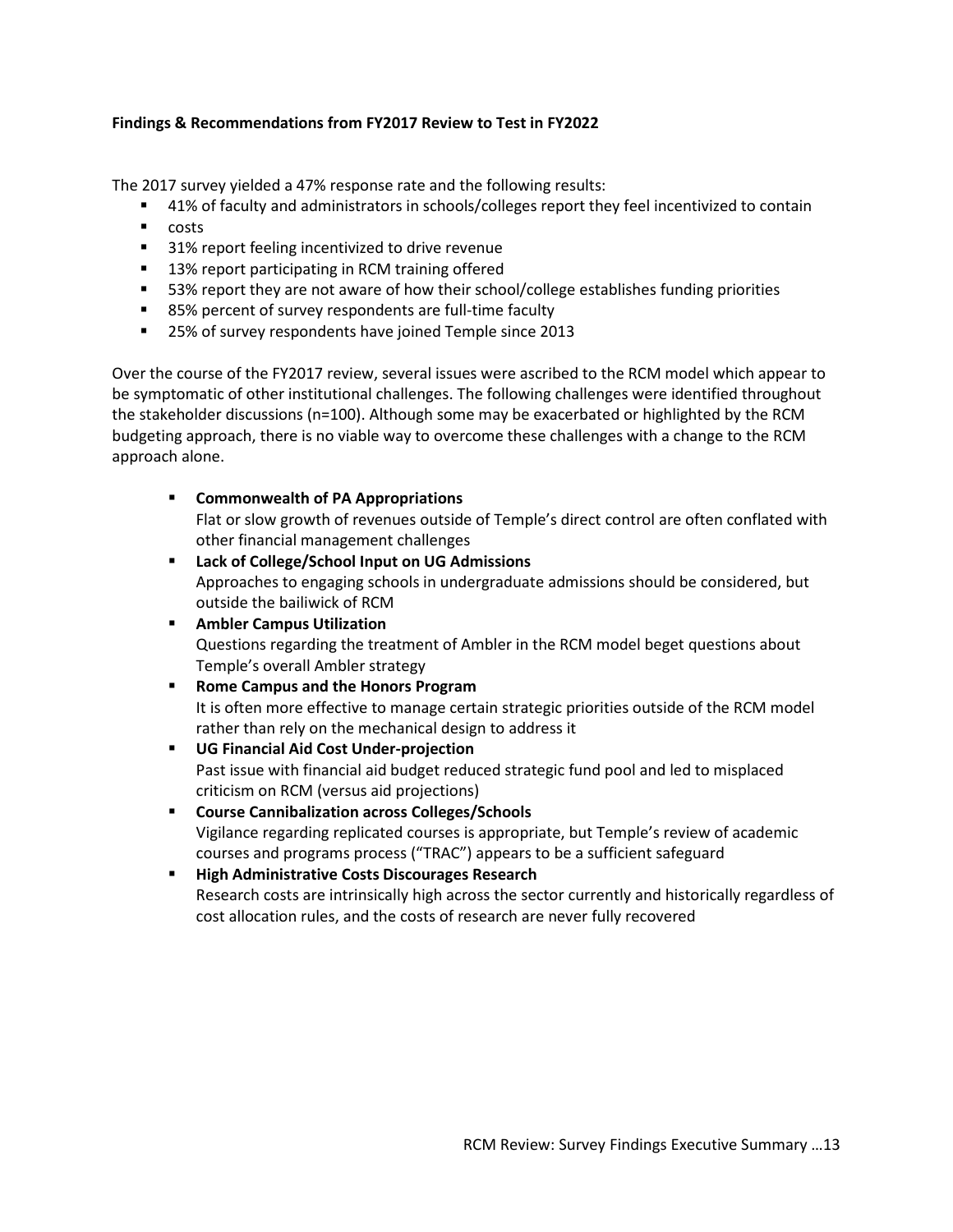**Based on the following insights from the first institutional review, the survey and interviews conducted in 2021 sought to also study and measure whether issues had been mitigated:**

- *1)* RCM institutions have **training** programs, online tools, and processes that support employee **engagement with RCM** in ways Temple does not. – *Has this improved? Describe what user-friendly and comprehensive tools have been implemented to improve transparency.*
- *2)* Research of peer institutions found **evident support for RCM at the highest levels** of administration in other institutions, something not found at Temple. – *How would you describe the level of support for RCM from the President, Provost and Deans at Temple? Should the RCM system have the ability to influence behavior toward current institutional goals (as set by leadership that may change from time to time?) Do you believe that ability currently exists? If not, how would you incorporate it?*
- *3)* Survey data uncovered **inconsistencies in practices** related to RCM among the colleges at Temple, which **hindered some colleges from fully capitalizing on the model's benefits**. The data also gave more detailed insights into the Dean's engagement of employees in the budgeting process, as well as their RCM-related communications. – *How does your school/college/department know or measure RCM impacts both quantitatively and qualitatively? How well has your school/college capitalized on the model's benefits or opportunities? Are there budget rules or policies that incentivize "bad" behavior/disincentivize "good" behavior? If so, what are they?*
- *4)* Internal interviews showed that Temple faculty felt there is an **overall lack of transparency** related to the financial and academic performance of the colleges. The research also showed that **in some colleges there is a lack of expertise to capitalize on the newfound autonomy afforded by RCM**. – *Higher Ed* r*esearch shows the use of data (i.e. analytics) can help colleges and universities advance institutional goals, improve quality and efficiency, strengthen student outcomes, and enhance teaching, learning, and advising*. *In your experience, how accessible are data? Do you have the tools and support to understand the data and apply it in your work?*
- 5) Interviews also revealed the colleges and schools **have not yet adopted a set of benchmarks to measure and recognize progress attributable to RCM**. – *What behaviors are being incentivized? How does your school/college/department incentivize innovation? How have schools/colleges/deans incentivized faculty inclusion?*
- 6) During the interview process many stakeholders expressed **frustration with the allocation process.** Many respondents felt their **ability to control costs was hindered** by a lack of input into the budgeting of central services, and several responses revealed a misunderstanding of the methods used in the allocation process. - *What process(es) are in place to better include the Deans in the budgeting process of shared service units and allocation methodologies? How effective are they?*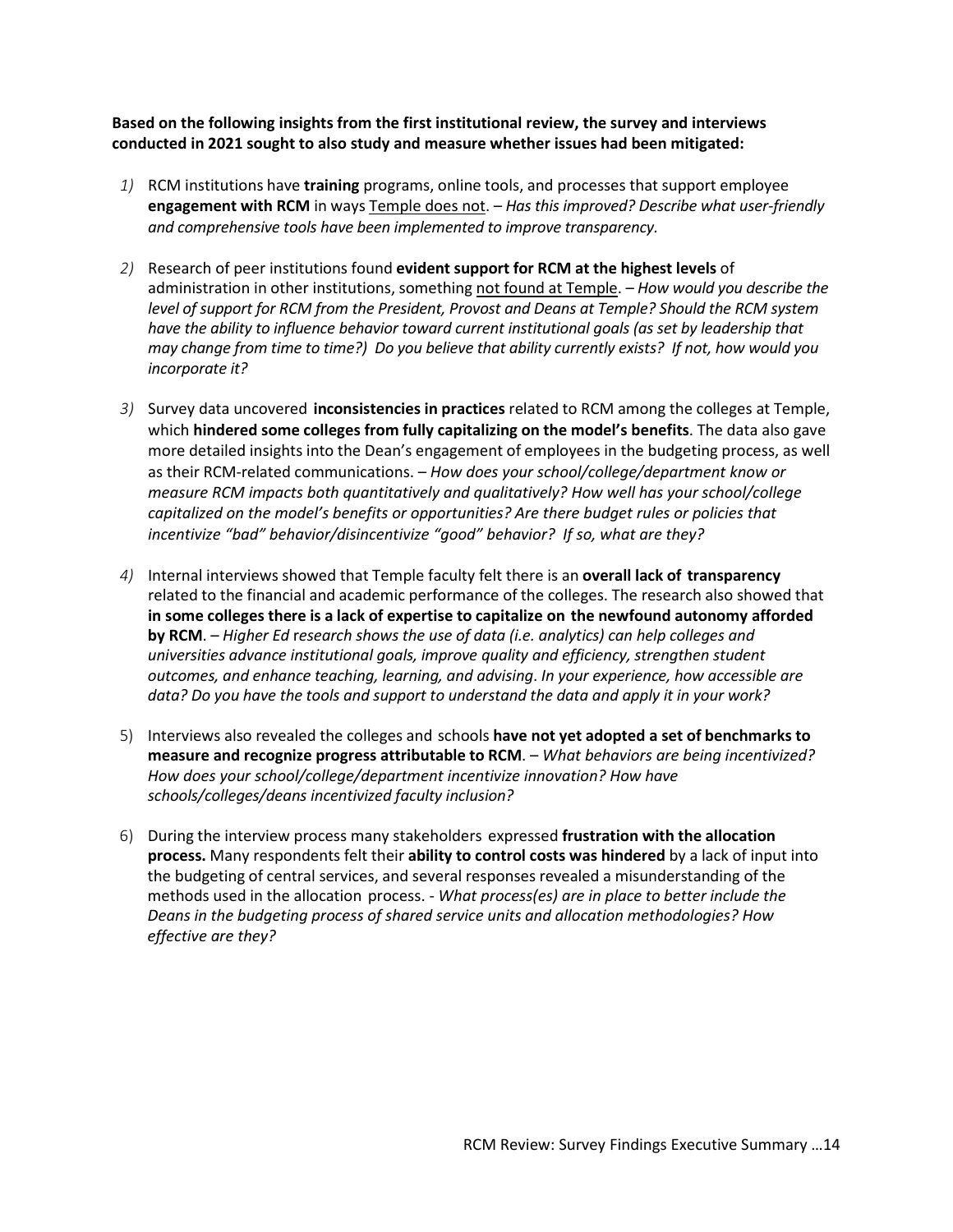#### **Sample survey responses from over 100 pages of data…**

Having a budget that relies on enrollment often interferes with academic planning in the best interest of students in individual departments/majors. It also prevents the allocation of resources in areas that need more support to grow and gives influence over those that already are well resourced. Overall it **prevents a comprehensive academic environment by creating RCM silos that compete with each other** for resources.

Because the administrators are not given the INB and/or complete access in Banner there are many things we cannot to automatically. For a system like banner which I used in another institution at which everything was electronically routed and approved this unavailability and all the bandaids developed so that TUmarketplace and Taleo and eSirus could work with **Banner has caused more issues** and created more work for everyone.

Enrollment drives revenue, and thus, because enrollment is unpredictable from one semester to another, let alone 5 years down the road, **no long-term planning can possibly be done** with any degree of accuracy.

Especially recently, the push within the school (school/college level) has been to centralize budgeting and allocate it back out to departments and programs. The good news is that this has been accompanied **with a little more transparency about income and expense** (but one still has to push pretty hard to see that). The bad news is that the incentives for **localized (program/dept) incentives are being removed** in the name of equity and efficiency but at the expense of innovation and creativity.

Seems like grant income, especially from grants that do not carry indirect costs, is 'taxed' under this system - **this would seem to disincentivize applying for and receiving such funding**. However, such grants are an important component of both basic and clinical/translational research and research covered by such grants increases Temple's profile- if anything, a system should be developed that rewards the individual/Dept/Center/School that receives such grants.

I generate substantial funds through NIH indirect costs and to my knowledge I get no known benefits for RCM. **I have no idea of where the RCM moneys goes or how it benefits my research** projects to help me obtain new funding.

…in financial reporting it's still high level and very backward looking...with projections based on rolling forward the past rather than thinking about and projecting revenues and costs more actively. Banner rant: At a more global level, **trying to do financial management through Banner is like driving looking in the rearview mirror** (often several months behind). Anyone with financial responsibility needs something closer to a real time revenue and expense recognition system, tied to forecasts (not budgets) and checked on a monthly basis with a report. Ie., a real financial system. For our little program (<\$1M), we run a parallel system in quick books just so we have a real sense of what's going on and the ability to plan. Finally, there is little if any ability as a program or dept lead to make trade-offs - to (within boundaries set by the school or u) invest in promising areas, try new things, etc.

I'd like to learn both positive and negative effects of RCM on universities across the country and specifically about Temple. I'd be interested to learn about universities that transitioned away from RCM and whether they were able to improve problems that arose due to RCM. **And I'd be interested to learn if interdisciplinary learning is possible without financial losses through RCM** -- because right now, if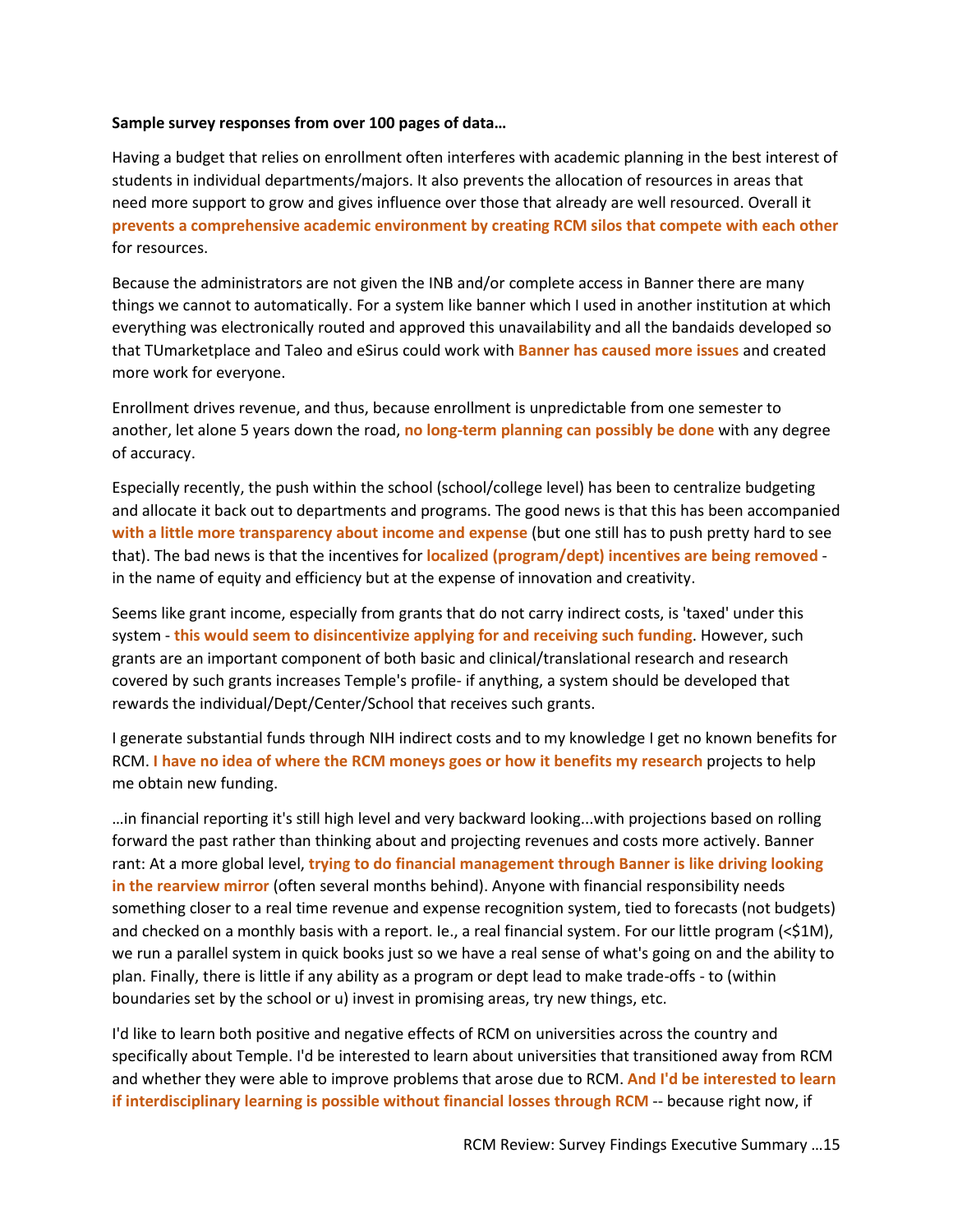one college's students take a course outside the college, it's considered a loss for the college, when this situation is a benefit to the student and one that should be encouraged for students to grow and develop as well-rounded individuals with a college education.

*(I would be interested to learn)* How RCM works for support or administrative units (my dept) and how it impacts/works for academic units (our partners). **I don't have an understanding of how it should be integrated into our planning, strategy**, etc. I also want to better understand how it impacts decisions about our strategic direction.

*(interested in)* Learning more about how the overhead is calculated and allocated and how we can work to minimize it.

### *How the model impacts how decisions are made for programs and services offered…*

Pressure for enrollment in courses is much stronger than it should be at a prominent R1 university like ours. I understand that courses with just 1-2 students may need to be cancelled. But threatening to cancel any courses with fewer than 10 students **does a disservice to our students, the College of Liberal Arts (the academic heart of the university), and the university as a whole. It also maligns what a university like Temple could and should be. It means that Temple's programming will be increasing US-centric and Eurocentric,** because sometimes courses that deal with areas of the world beyond the US and Europe receive proportionally fewer students. If such courses are cut simply because they don't get quite as many students, we may end up with a university whose programming is largely focused on the North Atlantic world, not global society.

We have revised our graduate programs several times, with some impact on enrollment. We also had some failures and new programs closed with 18months of being opened. We have modified our graduate student support to impact yield. **We have focused on reducing administrative overhead in every possible way. Using our own systems and administrative support, we have attempted to fill gaps in student success infrastructure:** like no degree audit tool for graduate students; no automated warning system for students going "off plan"; no guidance for students on selecting courses where they are more likely to succeed; no predictive course scheduling tool to insure the courses needed for a student to complete their program are offered in a timely manner. All of these gaps are filled with manual administrative processes

# **…This is what I hate most about RCM--that it pits colleges against each other. Shouldn't we all be in this together?**

We should have developed a strategic plan that included our mission, identity, current context, and plans for addressing problems and setting aspirational goals; in the absence of that the dean has focused on being rewarded for credit hours; we have actually lost 44% of our undergraduates and some phd students while they focused on that without faculty input

The differential tuition problem. Central administration has waved this off since the very beginning, and we cannot understand why. Though the taxation formula has gotten better, it is still based on assumptions about consumption by credit hours that are just not true.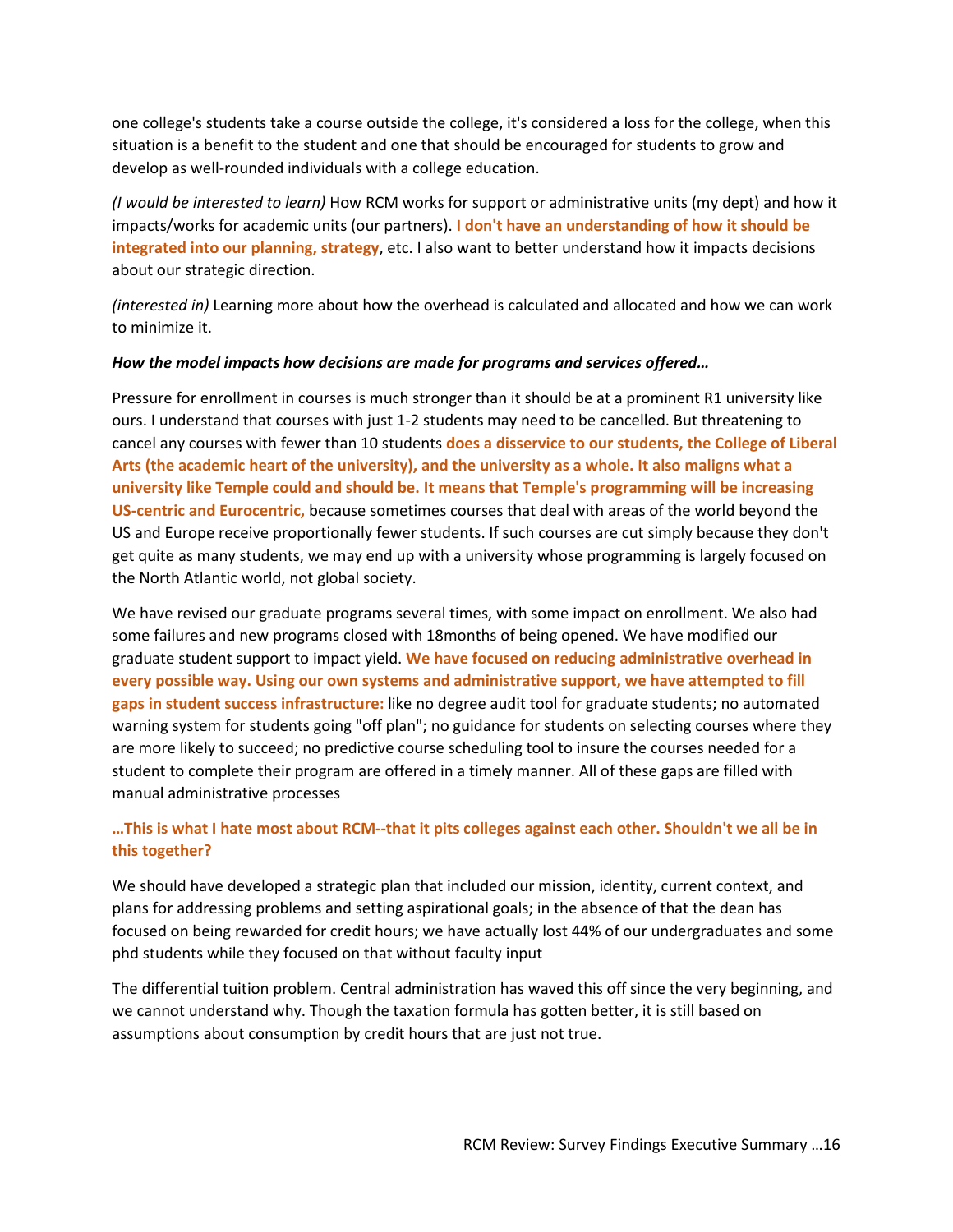#### *Model yielding unintended consequences…*

**RCM seems to encourage colleges to keep their resources in-house as much as possible, and to compete with each other** for students/enrollments. Colleges that have more resources can outcompete colleges with fewer resources, not necessarily because they are better, but because they are financially stronger. (Differential tuition rates between the colleges are a big part of this.) The system seems designed to produce a cycle of rewards for colleges that train students for high-income professions (business), while those that train students for equally important, but less highly paid professions (arts, teaching) have to scramble. Programs like GenEd also suffer under RCM because colleges are less inclined to fund instruction for courses that are taken by students from other colleges.

**It is not appropriate that one college has services and opportunities for students that another college does not simply because they have deeper pockets.** Here's an example. In thinking about the 1st generation students we have accepted this year (a third of the incoming class), a few of the colleges are offering robust programming to support these students while others are not. These may give individual schools and colleges control, but it is not inherently equitable for students. Some types of supports should be available to students, no matter in which college or school their major sits. In addition, the staff resourcing issue is a problem. Here is an example: Fox can support a huge team of instructional designers to serve just the faculty in their college while other schools and colleges have very little support in house. In addition, Fox has a bigger team than the CAT does, which serves every faculty member and TA in the university.

#### *Absence of strategy or direction*

Certain schools are propped up through subvention while schools paying into the strategic fund are having to cut staff and faculty. This is fine if the strategy is that you no longer want a great XXX School at Temple but **be clear about what you are doing and how that aligns with the direction of the University**.

At the end of the day, there has been **a lack of strategy from the top**. What schools should we invest in so that we are a recognized leader in 5 years? Where should we invest to be on the leading edge of new fields? There are so many schools and initiatives that no one receives adequate funding to be excellent. What are we going to be? Academic Excellence doesn't work if you try to be excellent in every field. There are just not enough resources. We are afraid of creating winners and losers in the short-term by making choices and bets on the future. Temple has been sliding into mediocrity because we are still trying to be everything to everyone--that model can't work in a shrinking market (lower birthrates and fewer students).

Again, **I am not persuaded that there is clarity about how decisions are made by central administration.** Moreover, the RCM model that was implemented was effectively a continuation of the status quo ante. That means that the current model has perpetuated pre-existing biases. For example: some colleges pay for the use of classrooms, others do not; Some colleges received subsidies from central - significant ones - others do not.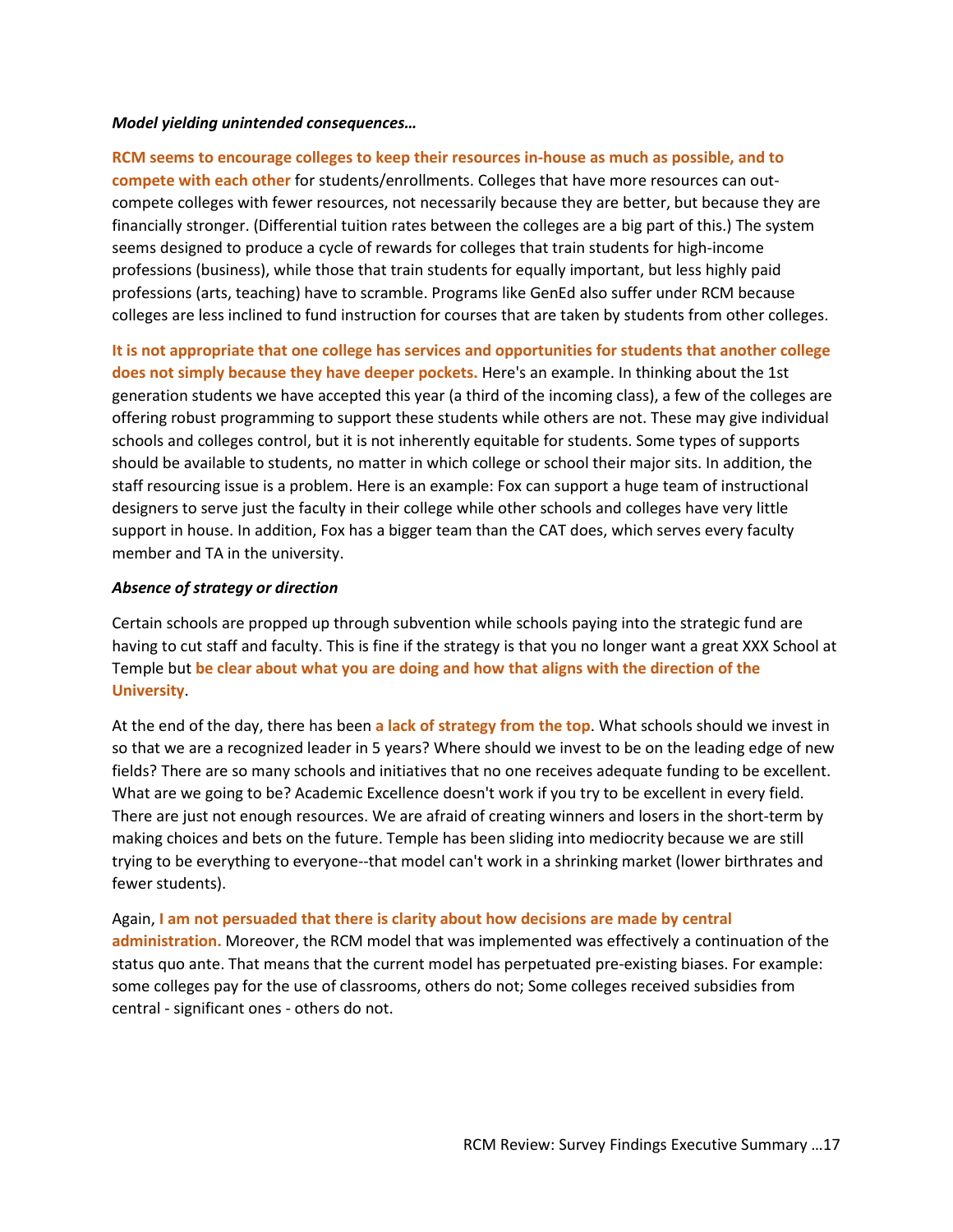#### **RCM Survey Invitation**

#### **Sent October 6, 2021 / Reminders sent October 14, 2021 / Closed October 17, 2021**

#### **Temple RCM Survey: Participate to Voice Your Feedback**

Dear Kathryn,

This year, the University is conducting its second institutional review of Temple's Responsibility Center Management (RCM) model. You are receiving this email because your input and feedback on this review process are important to us.

Seven years ago, Temple University implemented a more decentralized budget model, pushing greater accountability and responsibility out to the school/college level. There are several different budget models used in higher education. All are customized according to an institution's mission and strategic priorities. Temple's model, often called "RCM," is our own version of a model common to many large public universities. We understand that there may be varied opinions about how well this model is operating, whether the schools are behaving more innovatively and efficiently, and whether the model is yielding any unintended outcomes. That is why we want to hear from you.

We are asking you to provide your feedback on RCM in a brief survey. To begin the survey, [click here.](https://nam10.safelinks.protection.outlook.com/?url=https%3A%2F%2Ftempleira.qualtrics.com%2Fjfe%2Fform%2FSV_7O1vfGoOyAfALPM%3FQ_DL%3DnRLwML6AG6kaEjx_7O1vfGoOyAfALPM_MLRP_7TCJHeQQamhgGO2%26Q_CHL%3Dgl&data=04%7C01%7Ckathryn.dangelo%40temple.edu%7Cf2ffdd636e824414e05508d988ef1da3%7C716e81efb52244738e3110bd02ccf6e5%7C0%7C0%7C637691383725987836%7CUnknown%7CTWFpbGZsb3d8eyJWIjoiMC4wLjAwMDAiLCJQIjoiV2luMzIiLCJBTiI6Ik1haWwiLCJXVCI6Mn0%3D%7C3000&sdata=GOaptjmxwhfbFwOMs1I5rwKMyVkAjQ8rsTD6VNS%2BXGg%3D&reserved=0)

None of the questions are required so you can click through to respond where you feel your view may fit. The last questions are open text boxes where you should feel free to provide any additional feedback. Although we understand that some of you may feel you are not involved enough in financial decisions made at the school level to respond to the survey, we encourage you to share your experiences where possible.

The comments submitted will be treated seriously and confidentially and your identity will not be released for any purpose. Information gathered from this survey will be presented only in the aggregate.

If you have any questions about this survey, please contact Katie D'Angelo by email [\(kathryn.dangelo@temple.edu\)](mailto:kathryn.dangelo@temple.edu) or by phone (215) 204-6545.

Thank you in advance for your participation.

Sincerely,

Gregory N. Mandel Interim Provost and Peter J. Liacouras Professor of Law

Ken Kaiser Chief Administrative Officer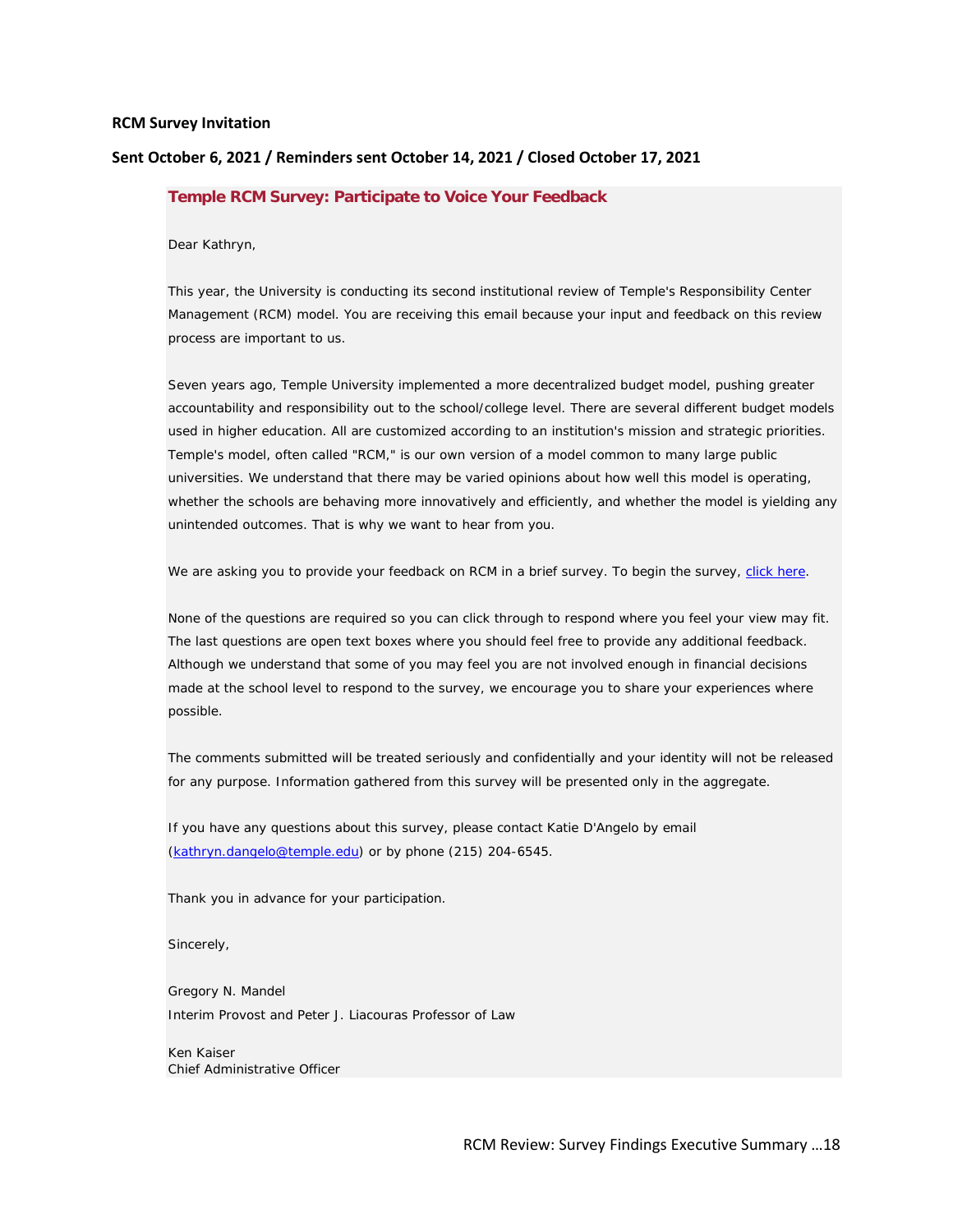#### **Survey Instrument October 2021**

Complete=Respondent clicked on the submit button. Because the questions were not required, a respondent could have submitted a survey without answering any of the questions. These instances are highlighted in yellow.

- Q1 Do you have responsibility for budgeting in your school/college/department?
- Q2 How many years have you been in your current role?
- Q3 Do you have responsibility for generating revenue or containing costs of your school/college/department?
- $Q<sup>4</sup>$  What do you believe your school's/college's/department's current level of control is over revenue generation and spending, compared to when RCM was implemented?
- Q4a Please tell us why you chose your answer above:
- Q5 Do you feel you have adequate access to data to help make informed financial decisions?
- $Q<sub>5a</sub>$  Please provide suggestions about how/what might improve access to data for you to make informed financial decisions:
- $Q6$  How well do you understand the university's approach to budgeting and the budgeting process?
- Q7 Do you know how your school/college/department establishes funding priorities?
- Q8 How much does your dean or administrative leader engage you in the strategic planning and budgeting process?
- $Q<sup>9</sup>$  Have you participated in any of the RCM training or on demand learning and development sessions that have been offered since RCM was introduced?
- Q10 Would you be interested in future RCM learning opportunities?
- Q10a Please tell us what kind of learning opportunities would be most helpful or useful to you:
- $Q11#1\_1$  Temple University's RCM model is driven by 5 guiding principles. Please rate from 1 (low) to 5 (high) how well the university's approach supports each one: - Mission-driven
- Q11#1\_2 Temple University's RCM model is driven by 5 guiding principles. Please rate from 1 (low) to 5 (high) how well the university's approach supports each one: - Fairness
- $Q11#1\_3$  Temple University's RCM model is driven by 5 guiding principles. Please rate from 1 (low) to 5 (high) how well the university's approach supports each one: - Encourage Innovation, Entrepreneurship and Efficiency
- $Q11#1\_4$  Temple University's RCM model is driven by 5 guiding principles. Please rate from 1 (low) to 5 (high) how well the university's approach supports each one: - Simplicity
- $Q11#1\_5$  Temple University's RCM model is driven by 5 guiding principles. Please rate from 1 (low) to 5 (high) how well the university's approach supports each one: - Align Authority with Responsibility and Accountability
	- Q12 Do you feel incentivized to generate revenues?
- Q13 Do you feel incentivized to contain costs?
- $Q14#1\_1$  Do you believe that the current RCM model sufficiently supports your school's/college's/department's – Programs
- $Q14#1<sub>-</sub>2$  Do you believe that the current RCM model sufficiently supports your school's/college's/department's - Innovation/Initiatives